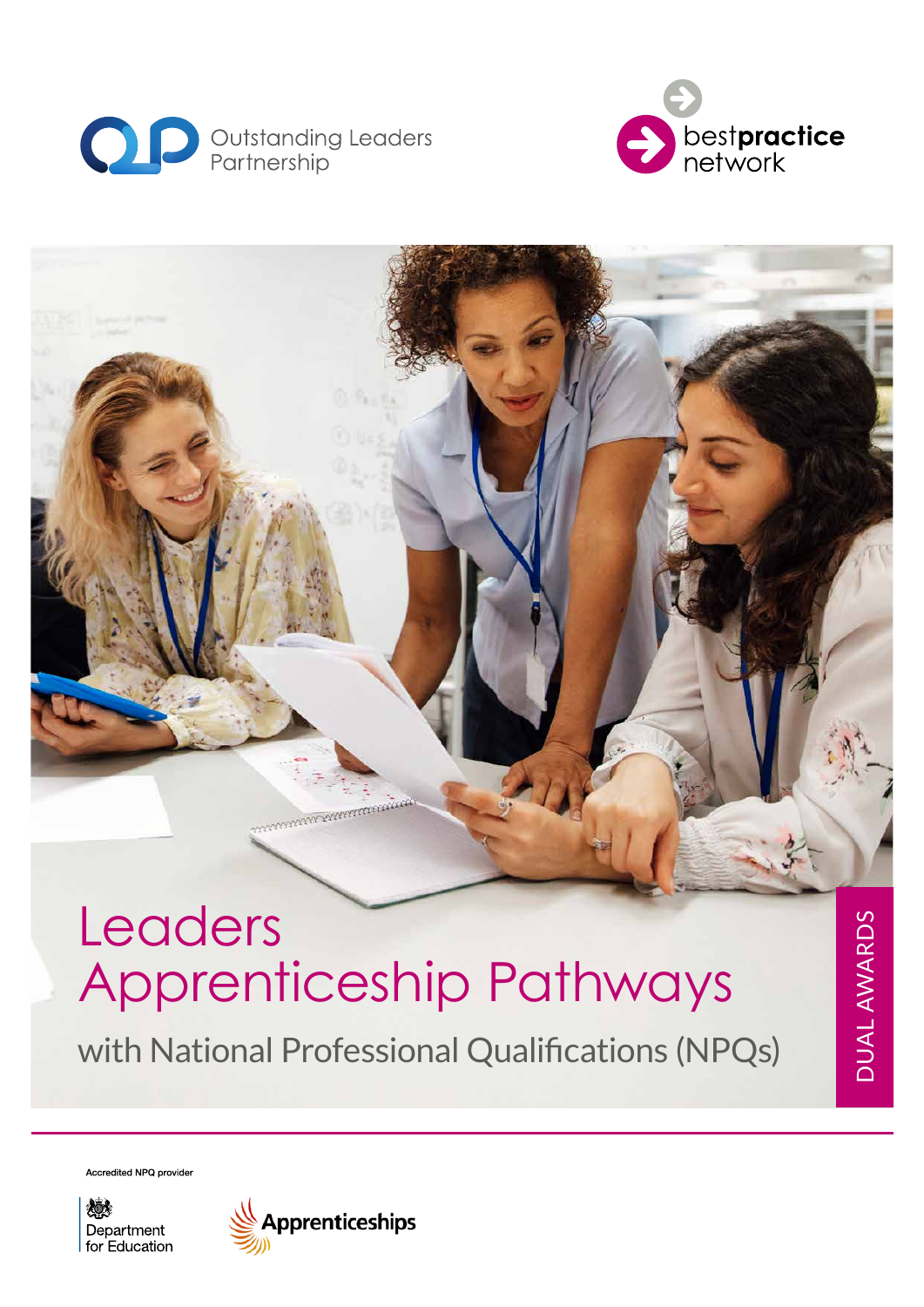*"We have partnered with* Outstanding Leaders Partnership *to provide all schools with unique access to the DfE's flagship National Professional Qualifications (NPQs) utilising Apprenticeship Levy funding."*

**Tracy Clement**, Apprenticeships Director, Best Practice Network

# **Understanding Apprenticeships for Schools**

All schools have access to ring-fenced funding to support staff at all levels onto apprenticeship training programmes.

- Apprenticeships are work-based training programmes designed to help employers train individuals for specific job roles
- An apprenticeship can be for new and existing staff
- Apprenticeship training can be from Level 2 (GCSE equivalent) through to Level 7 (Masters level)

Best Practice Network is a national apprenticeship provider working exclusively with schools to deliver apprenticeship training for school leaders.

#### **Off-the-job training**

The largest misconception surrounding apprenticeship programmes relates to off-the-job training, and the assumption that staff would be entitled to one day a week out of school. This is not the case.

Apprentices are required to spend 20% of their working hours acquiring new workplace skills, knowledge and behaviours. However, this includes any work-place activities that bring new learning.

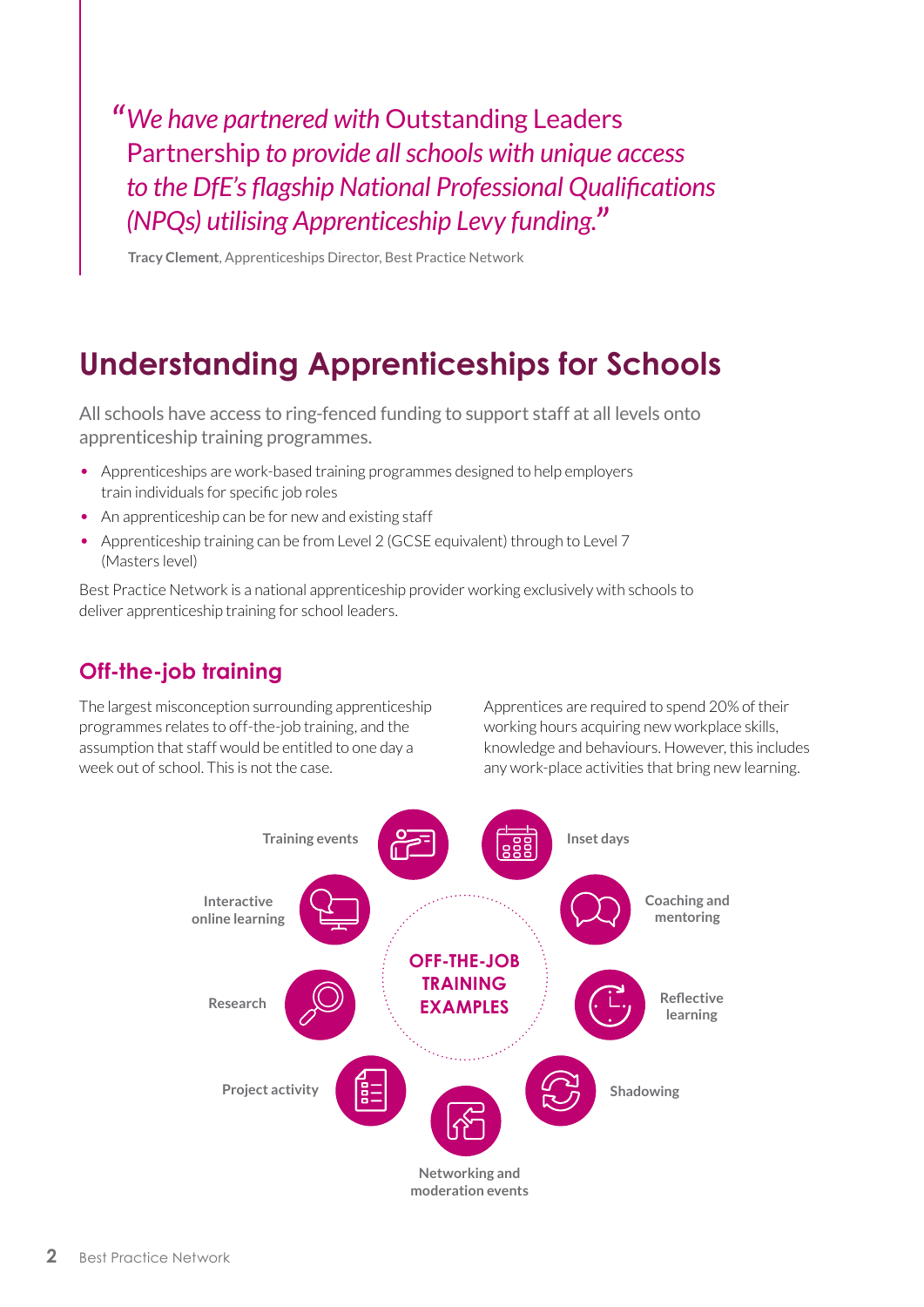# **The Apprenticeship Levy**

Employers with a salary bill over £3m per annum are required to pay 0.5% of their salary bill into the levy. These funds are ring-fenced for apprenticeship programmes and after two years unused funds are lost.



Average secondary school **pays £30k per year**  into the levy  $\sum_{\text{into the law}}^{\text{Average secondary school}}$  and  $\sum_{\text{into the law}}^{\text{Average secondary school}}$ 



In Yr1 **only 7% of trusts** recruitment target

## **Public Sector Apprenticeships Target**

Levy paying Local Authorities and Academy Trusts in England have a target to employ an average of at least 2.3% of their staff as new apprentice starts. As of April 2019, these bodies are required to complete an annual return on progress.

### **Accessing your levy funding**

Best Practice Network can support your school to engage staff on apprenticeship training and access levy funding.

School Type

Accessing Funding

Drawn down directly using your Apprenticeship Service Account

**Levy paying Academies and Trusts** **Maintained schools (LA funded)**

Drawn down by the Local Authority from their levy fund **Non-levy paying schools**

Education Skills Funding Agency (ESFA) will fund 95% of the course fee through the 'co-investment' scheme

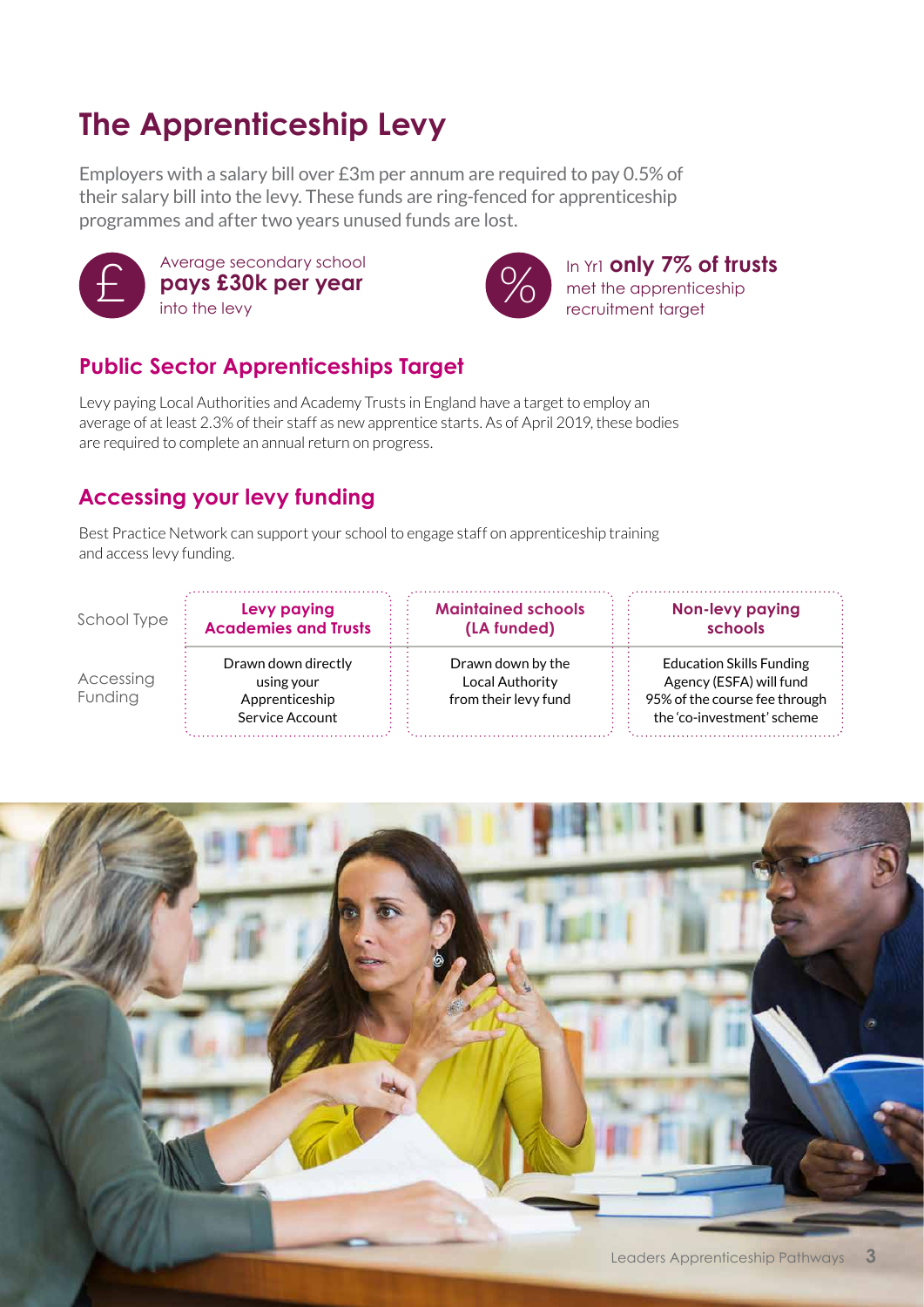# **Leaders Apprenticeships with NPQML or NPQSL**

The Leaders Apprenticeship dual awards incorporate both the Level 5 Operations / Departmental Manager Apprenticeship and the DfE accredited National Professional Qualifications for school leadership (NPQs) to provide outstanding leadership development underpinned by cross-sector learning and practice.

**These dual awards enable schools to utilise the apprenticeship levy to access NPQ training for their staff.**

#### **Benefits for my school**

- Nationally accredited and locally delivered qualifications tailored to your needs
- Project activity targeted to address your school's improvement priorities
- NPQ training with an added focus on behaviour and skills development
- Support the succession of school leaders and build cohesive, effective teams
- Unparalleled support from expert apprenticeship tutors and programme facilitators

#### **Delivery Outline**

Facilitated delivery takes place over a 12-month period with candidates able to submit for final assessment between 15 and 18 months from starting.

Delivery of both dual award pathways comprise three face-to-face events, three facilitated four-week online courses, quarterly school visits, monthly one-to-one review meetings, regular support webinars, project work and end point assessment.

There are two possible start dates per year, one in the autumn term and one in the spring term.

In light of COVID 19 face-to-face training events for our spring 2021 intake will be delivered remotely through facilitated online workshops.

Groups are hosted by a national network of trust and teaching school partners ensuring programme content and peer engagement is tailored to reflect local needs.

![](_page_3_Figure_15.jpeg)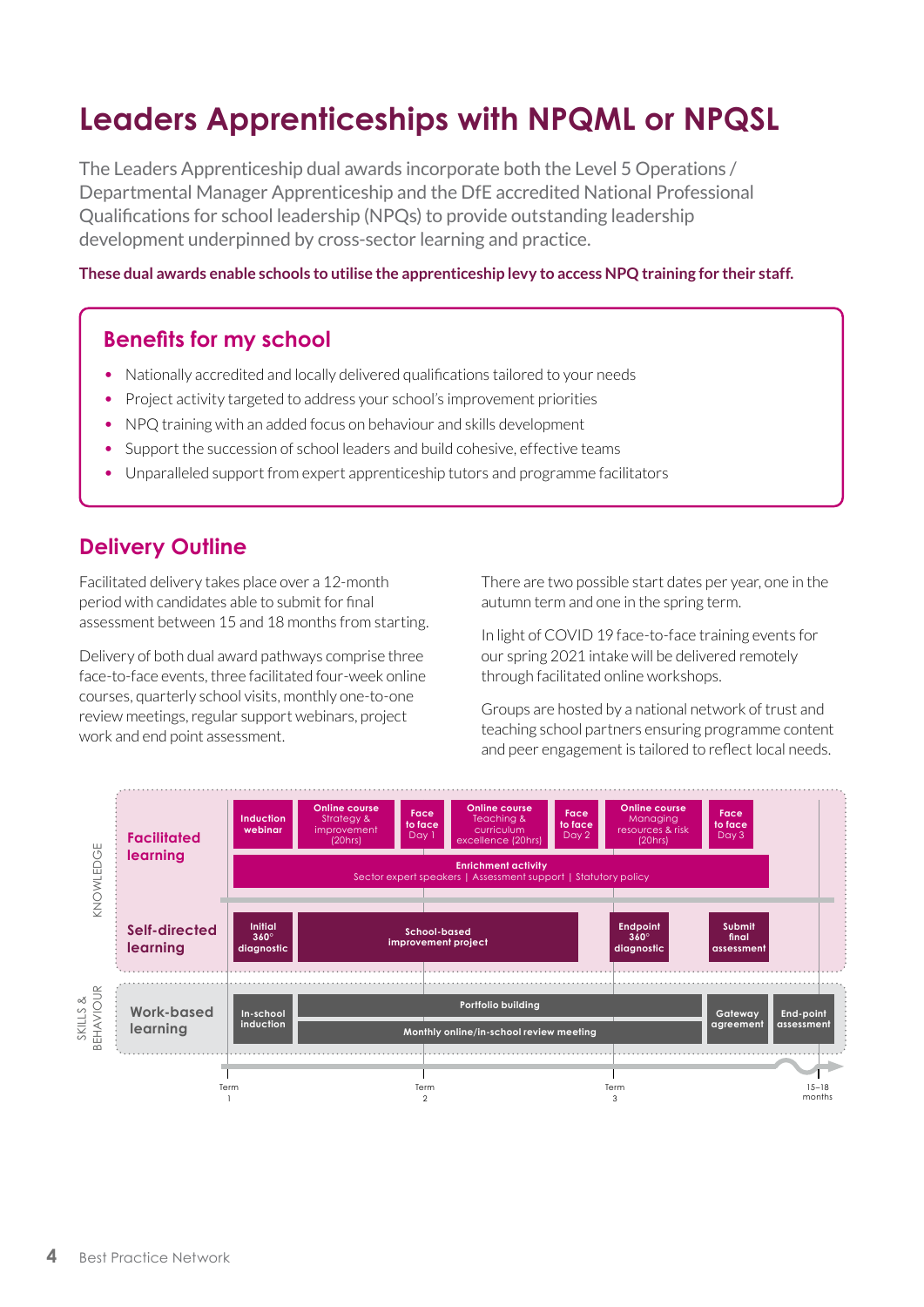# **What is the Dual Award?**

#### **National Professional Qualifications for school leadership (NPQs)**

Accredited by the Department for Education, the NPQs are a suite of four leadership qualifications for aspirant middle leaders through to executive leaders and equip candidates with the skills, knowledge and understanding to lead sustainable improvement across their schools.

Qualifications cover 6 content areas which set out what a leader should know or should be able to do, and 7 leadership behaviours which set out how the best leaders operate. The content areas have been embedded within 3 online courses, with the leadership behaviours explored during the face-to-face events.

![](_page_4_Figure_4.jpeg)

Apprenticeship dual-award pathways are only available for the middle leadership (NPQML) and senior leadership (NPQSL) programmes.

## **Level 5 Operations and Departmental Manager Apprenticeship (ODM)**

The ODM standard is designed for colleagues who manage teams and/or projects, and have responsibility for achieving goals and objectives as part of their organisation's strategy.

Working in the private, public or third sector and in all sizes of organisation, specific responsibilities and job titles will vary, but the knowledge, skills and behaviours needed will be the same.

*"The highly effective blending of online study and face-to-face sessions lies at the heart of OLP's successful provision. This is recognised throughout the organisation and most importantly of all, by the participants themselves."*

DfE External Quality Review, 2019

The apprenticeship supports the development of the following skills, knowledge and behaviours:

![](_page_4_Figure_12.jpeg)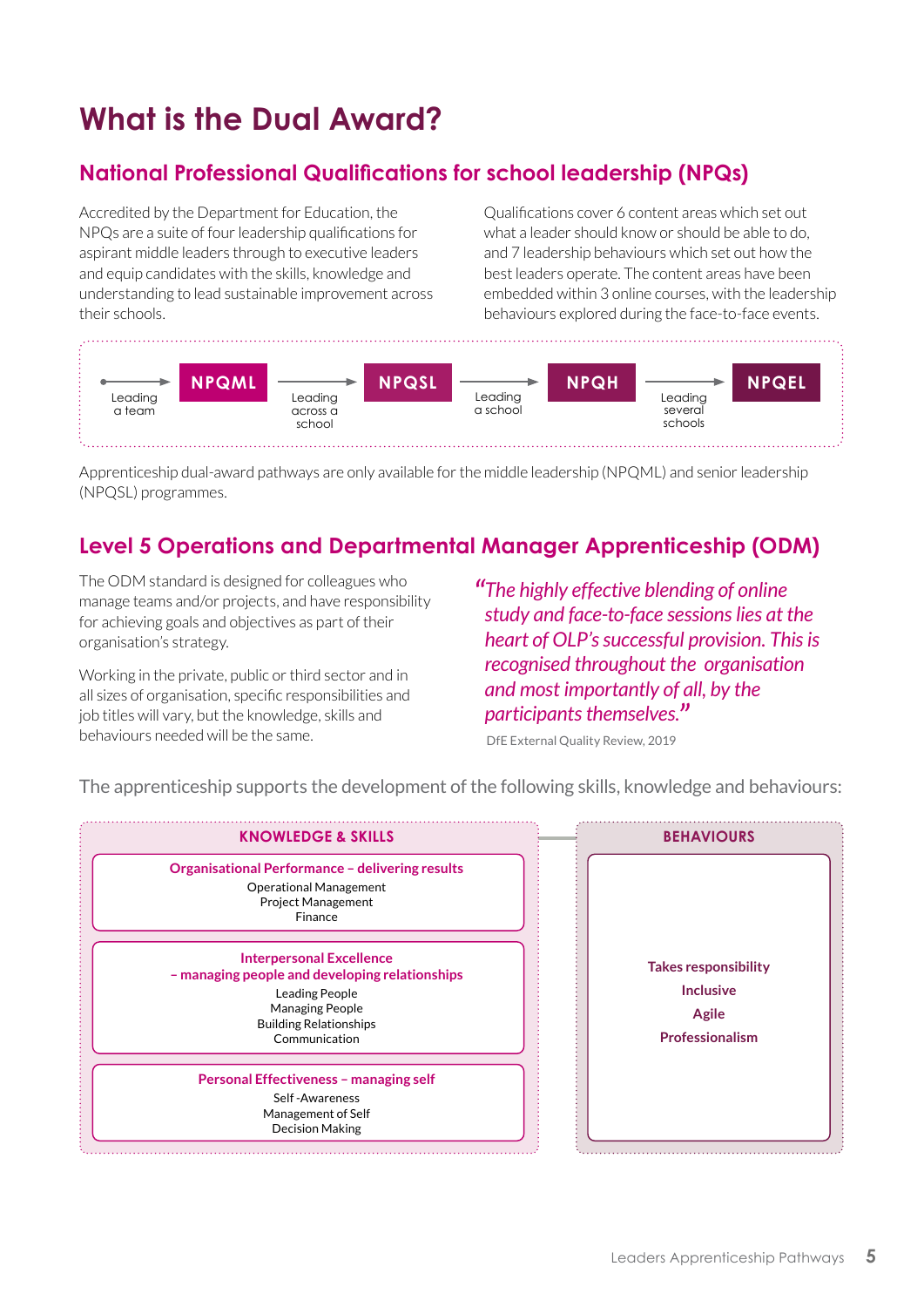# **Leaders Apprenticeship with NPQML**

The Leaders Apprenticeship with NPQML offers leadership training for aspirant and serving middle leaders equipping them with the Knowledge, Skills and Behaviours to lead high-performing teams and deliver sustained improvement.

## **Candidates benefit from:**

- Increased capability and capacity to take on a leadership role
- The ability to approach new challenges in an effective and efficient manner
- The ability to review and evaluate practice in order to get the best for young people and staff
- Increased awareness and understanding of self and of the behaviours needed to lead a team

*"The perfect balance between presentation, reflection and activities… Our facilitator is inspirational and manages to get people who don't know each other working, thinking and learning together very effectively."*

**Jo Noble**, NPQML Candidate

## **Eligibility criteria**

This dual award is for those who are, or aspire to become, a middle leader with responsibility for leading a team such as a key stage leader, a curriculum area leader, a pastoral services leader, a subject leader or a head of department.

#### **Entry requirements:**

- Support from your headteacher and levy account holder
- 5 GCSE's at Grade C (4) including English and Maths, or able to achieve Level 2 English and Maths whilst on programme
- Must have held residency in the UK for the last three years

## **Assessment**

#### **NPQML: Leading an improvement project (4,500 words)**

Candidates must lead an improvement project within their team to a) improve pupil progress and attainment and b) the capability of their team.

#### **Level 5 Apprenticeship (End Point Assessment)**

- Knowledge Test using scenario-based multiple choice questions
- A Structured Competency-based Interview informed by a Portfolio of Evidence
- A Work-based Project followed by a Presentation and Q&A session

#### **Fees** £

The level of funding depends on each candidate's learning needs, with a maximum allocation of £7,000 to cover the cost of the apprenticeship.

There is an additional fee of £95 to cover the cost of the NPQML certification as this cannot be funded from the apprenticeship levy.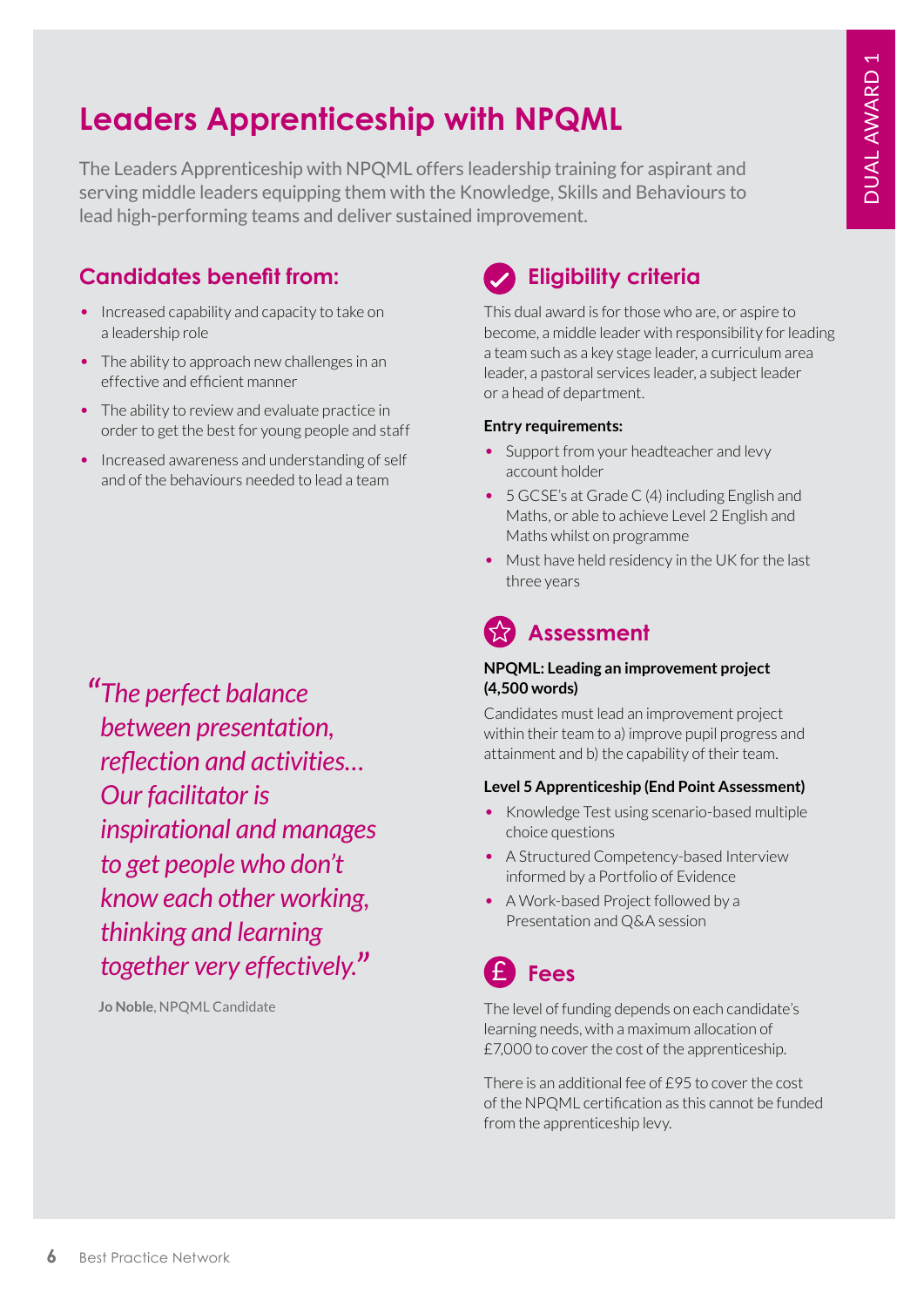# **Leaders Apprenticeship with NPQSL**

The Leaders Apprenticeship with NPQSL provides recognition of leadership development and professional achievement for senior leaders. Equipping them with the Knowledge, Skills and Behaviours to lead and deliver sustained improvement across a school.

## **Candidates benefit from:**

- Increased capability and capacity to lead whole school development
- Improved outcomes for pupils across the school
- Increased understanding of self and of the behaviours needed to lead across a school
- Time to reflect on leadership practice and ability to check learning and development needs

*"I genuinely feel like a more confident leader within a school community. The course has provided me with practical tools to effectively evaluate my own performance and the impact of my team on the education and enrichment of the students. I feel like I can lead change and challenge the status quo, and in a manner that is sensitive and in partnership with stakeholders."*

**Andrew Funnell**, NPQSL Candidate

## **Eligibility criteria**

This dual award is for those who are, or aspire to become, a senior leader with cross-school responsibilities such as an experienced middle leader, a deputy headteacher, a SEN coordinator, an assistant headteacher, or other senior staff.

#### **Entry requirements:**

- Support from your headteacher and levy account holder
- 5 GCSE's at Grade C (4) including English and Maths, or able to achieve Level 2 English and Maths whilst on programme
- Must have held residency in the UK for the last three years

# **Assessment**

#### **NPQSL: Leading an improvement project (5,000 words)**

Candidates must lead an improvement project across their school to a) reduce variation in pupil progress and attainment and b) improve the efficiency and effectiveness of teaching.

#### **Level 5 Apprenticeship (End Point Assessment)**

- Knowledge Test using scenario based multiple choice questions
- A Structured Competency-based Interview informed by a Portfolio of Evidence
- A Work-based Project followed by a Presentation and Q&A session

#### **Fees** £

The level of funding depends on each candidate's learning needs, with a maximum allocation of £7,000 to cover the cost of the apprenticeship.

There is an additional fee of £95 to cover the cost of the NPQSL certification as this cannot be funded from the apprenticeship levy.